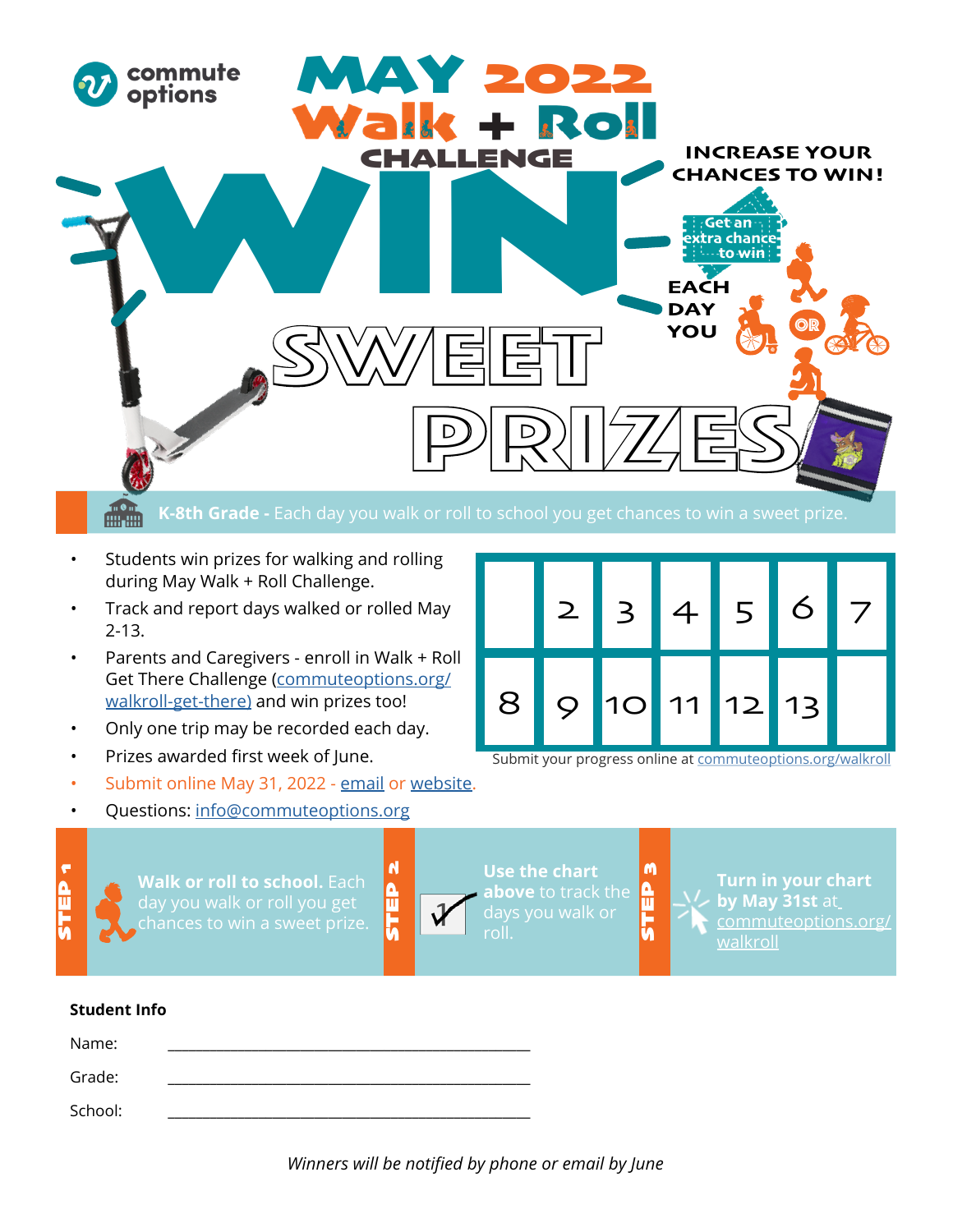| <b>May 2022</b><br><b>Walk + Roll</b>                                                                     | $\boldsymbol{v}$ commute<br>options |
|-----------------------------------------------------------------------------------------------------------|-------------------------------------|
| <b>Art Contest</b><br>Complete the Walk & Rell Art Centest for more shapees to win during May Walk + Rell |                                     |

## **Complete the Walk & Roll Art Contest for more chances to win during May Walk + Roll**  Central Oregon K-8 students -- playing is as easy as 1-2-3:

Walk or roll to school and keep our eyes lert. extra chance **xtra** to win

STEP 1

Get an

ART CONTEST!

STEP 2

 $\frac{2}{11}$ 

 $\overline{\mathsf{N}}$ 

 $\searrow$ 

STEP 3

요<br>5

M

Options, 50 SW Bond Street #4, Bend, Or 97702.

- 
- 

All entries must be received by 5pm on May 31, 2022 and will become property of Commute Options. Submitted forms may be used in other Commute Options promotions without further permission or compensation to the student. Entrants and their legal guardians, on entrants' behalf, accept that there are inherent risks to participating in this program, agree to exercise reasonable judgment while participating, and assume the full risk of any and all loss, injuries, or damages that may be sustained by guardian or entrant as a result of participation. By submitting this form, the entrant accepts and agrees to all terms and conditions on this form.

Go to commuteoptions.org/walkroll for additional entry details

Questions? We are here to help! 541-668-6138 info@commuteoptions.org

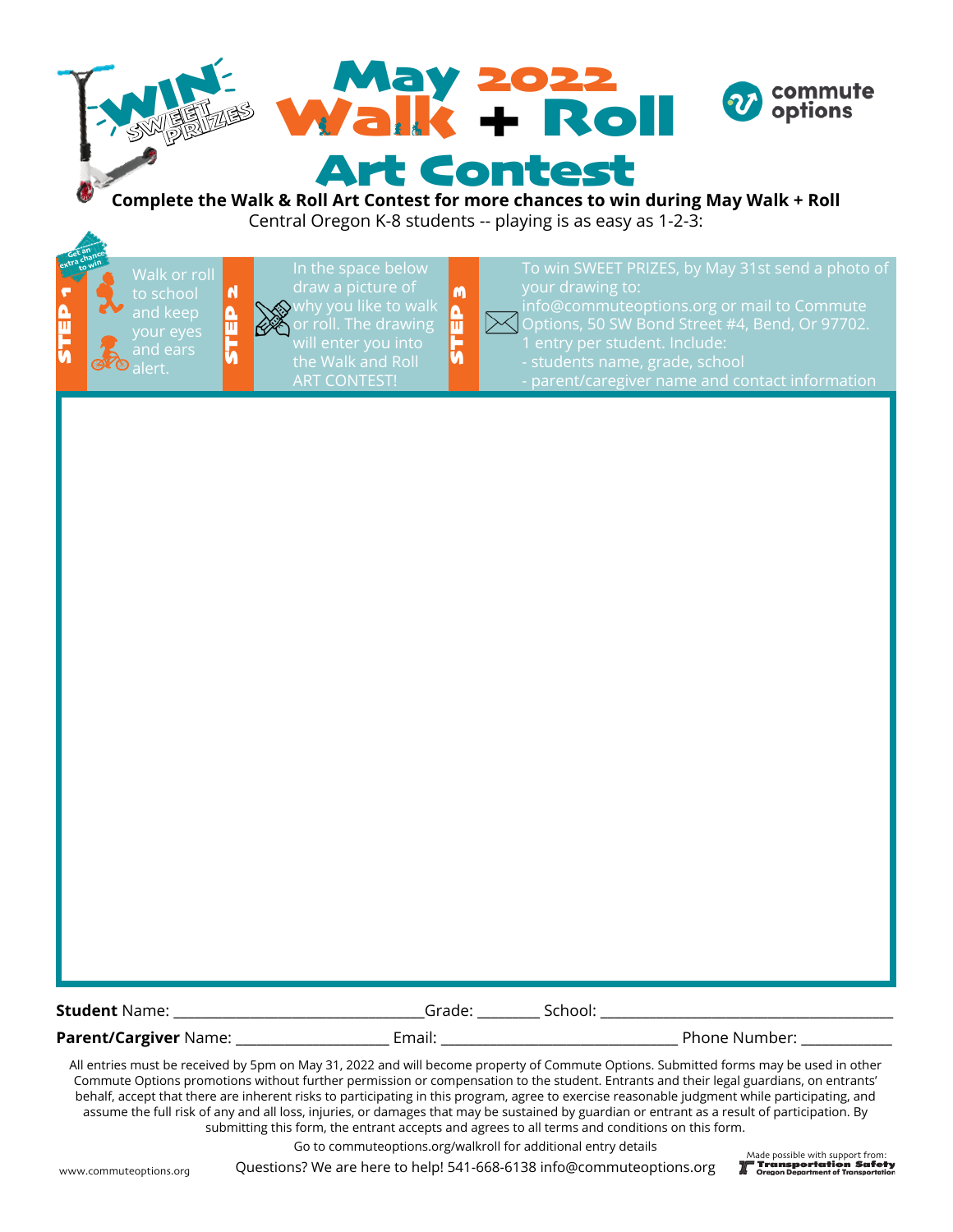

## **K a 8 grado -** Cada día que caminas o vas en bicicleta a la escuela, tendrás una oportunidad adicional de ganar un premio.

- Estudiantes gana premios para caminar y andar en bicicleta en el mayo reto.
- Registre los días que camines o andes en bicicleta del 2 al 13 de mayo.
- Los Padres y guardián registran en *Walk + Roll Get There Challenge* (commuteoptions.org/ walkroll-get-there) y ganan premios tambien.
- Solo se puede registrar un viaje por día.
- Los ganadores de los premios serán contactados el primero semana de junio.
- Envía tu registro en: el 31 de mayo 2022 [email](http://info@commuteoptions.org) or [website.](https://www.commuteoptions.org/walkroll/)
- Preguntas: [info@commuteoptions.org](mailto:info%40commuteoptions.org?subject=)

PASO<sub>1</sub>

**0000** 

 $\blacktriangledown$ 



Recuerda, ingresa tu progreso [commuteoptions.org](http:// www.commuteoptions.org/Walk-N-Roll)/walkroll

**Camina o anda en bicicleta**   $\overline{\mathsf{N}}$ PASO 2 **a la escuela.** Cada vez que Ō camines o andes en bicicleta, ğ<br>4 tendrás una oportunidad Δ

**Utiliza la tabla**  para registrar los<br>días que caminas o <mark>e</mark> andas en bicicleta.

M PASO 3

**Envía tus viajes antes de fin de mes.** Envíos online en [commuteoptions.org/](http:// www.commuteoptions.org/walkroll) [walkroll](http:// www.commuteoptions.org/walkroll)

| Nombre:  |  |  |
|----------|--|--|
| Grado:   |  |  |
| Escuela: |  |  |

*Los ganadores serán notificados por teléfono o correo electrónico en junio*